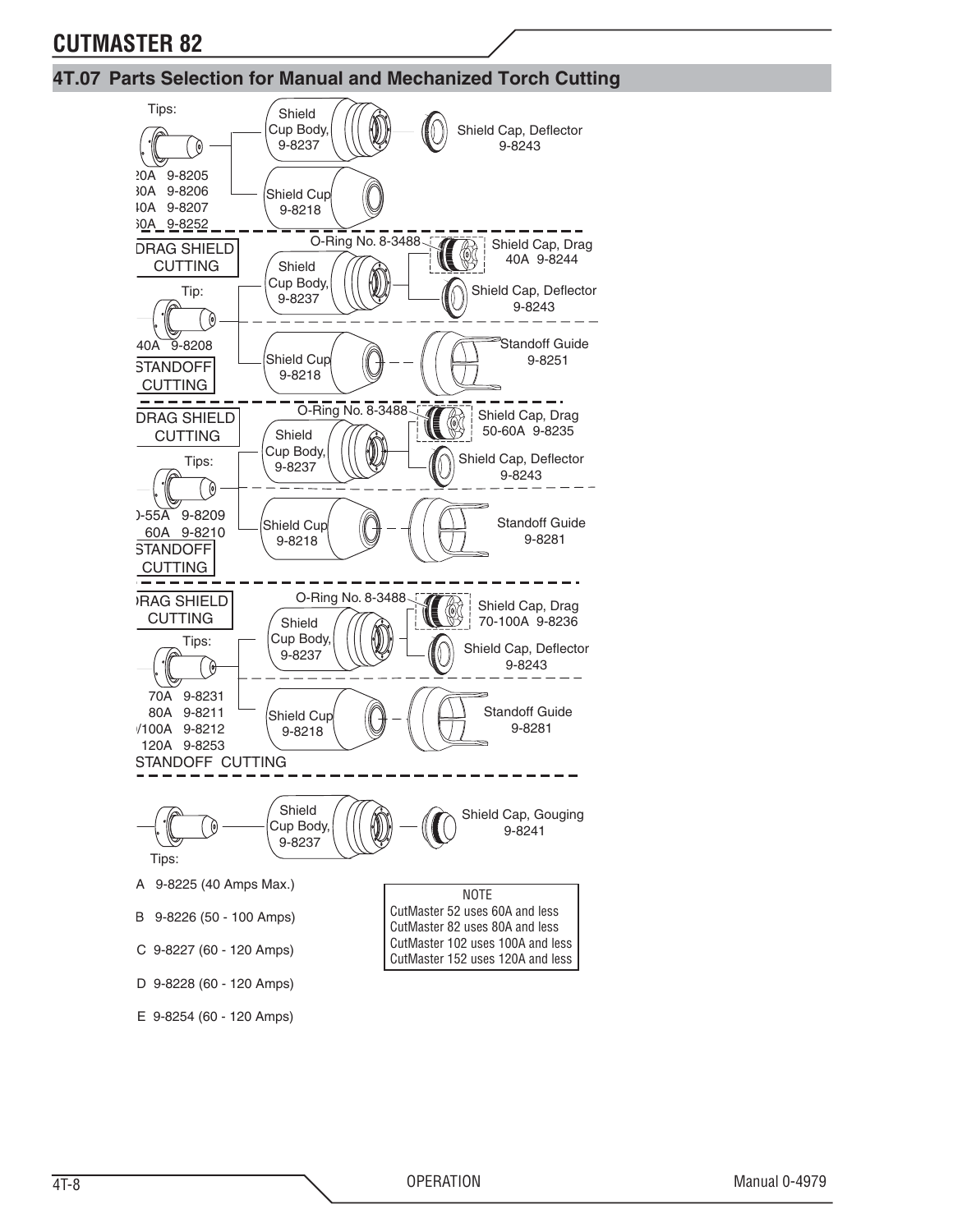|                                                           |                                                                     |     |            | Type Torch: SL60 With Exposed Tip |        |        |               |                 |     |         | Type Material: Mild Steel |        |            |                                      |               |     |
|-----------------------------------------------------------|---------------------------------------------------------------------|-----|------------|-----------------------------------|--------|--------|---------------|-----------------|-----|---------|---------------------------|--------|------------|--------------------------------------|---------------|-----|
|                                                           |                                                                     |     |            | Type Plasma Gas: Air              |        |        |               |                 |     |         |                           |        |            | Type Secondary Gas: Single Gas Torch |               |     |
|                                                           | Speed (Per Minute)<br><b>Thickness</b><br>Output<br>Amperage<br>Tip |     |            |                                   |        |        |               | <b>Standoff</b> |     |         | Plasma Gas Press          |        | Flow (CFH) | Pierce                               | Pierce Height |     |
| Inches                                                    |                                                                     | mm  | (Cat. No.) | Volts(VDC)                        | (Amps) | Inches | <b>Meters</b> | Inches          | mm  | $psi^*$ | bar                       | Plasma | Total**    | Delay (Sec)                          | Inches        | mm  |
|                                                           | 0.036                                                               | 0.9 | 9-8208     | 104                               | 40     | 340    | 8.64          | 0.19            | 4.8 | 70      | 4.8                       | 55     | 170        | 0.00                                 | 0.2           | 5.1 |
| 0.06                                                      |                                                                     | 1.5 | 9-8208     | 108                               | 40     | 250    | 6.35          | 0.19            | 4.8 | 70      | 4.8                       | 55     | 170        | 0.10                                 | 0.2           | 5.1 |
| 0.075                                                     |                                                                     | 1.9 | 9-8208     | 108                               | 40     | 190    | 4.83          | 0.19            | 4.8 | 70      | 4.8                       | 55     | 170        | 0.30                                 | 0.2           | 5.1 |
|                                                           | 0.135                                                               | 3.4 | 9-8208     | 110                               | 40     | 105    | 2.67          | 0.19            | 4.8 | 70      | 4.8                       | 55     | 170        | 0.40                                 | 0.2           | 5.1 |
|                                                           |                                                                     | 4.8 | 9-8208     | 113                               | 40     | 60     | 1.52          | 0.19            | 4.8 | 70      | 4.8                       | 55     | 170        | 0.60                                 | 0.2           | 5.1 |
| 0.188<br>9-8208<br>0.25<br>111<br>40<br>1.02<br>40<br>6.4 |                                                                     |     |            |                                   |        |        |               | 0.19            | 4.8 | 70      | 4.8                       | 55     | 170        | 1.00                                 | 0.2           | 5.1 |

 $0.375 \, | \, 9.5 \, | \, 9.8208 \, | \, 124 \, | \, 40 \, | \, 21 \, | \, 0.53 \, | \, 0.19 \, | \, 4.8 \, | \, 70 \, | \, 4.8 \, | \, 55 \, | \, 170 \, | \, NR \, | \, NR \, | \, NR \, N$ 0.500 |12.7| 9-8208 | 123 | 40 | 11 | 0.28 | 0.19 | 4.8 | 70 | 4.8 | 55 | 170 | NR | NR | NR  $0.625 \mid 15.9 \mid 9.8208 \mid 137 \mid 40 \mid 7 \mid 0.18 \mid 0.19 \mid 4.8 \mid 70 \mid 4.8 \mid 55 \mid 170 \mid NR \mid NR \mid NR$ 

#### **4T.08 Recommended Cutting Speeds for Mechanized Torch With Exposed Tip**

|                  |     |            | Type Torch: SL60 With Exposed Tip |          |        |                    |          |     |                  | <b>Type Material: Stainless Steel</b> |        |            |                                      |               |           |
|------------------|-----|------------|-----------------------------------|----------|--------|--------------------|----------|-----|------------------|---------------------------------------|--------|------------|--------------------------------------|---------------|-----------|
|                  |     |            | Type Plasma Gas: Air              |          |        |                    |          |     |                  |                                       |        |            | Type Secondary Gas: Single Gas Torch |               |           |
| <b>Thickness</b> |     | Tip        | Output                            | Amperage |        | Speed (Per Minute) | Standoff |     | Plasma Gas Press |                                       |        | Flow (CFH) | Pierce                               | Pierce Height |           |
| Inches           | mm  | (Cat. No.) | Volts (VDC)                       | (Amps)   | Inches | <b>Meters</b>      | Inches   | mm  | $psi^*$          | bar                                   | Plasma | Total**    | Delay (Sec)                          | Inches        | mm        |
| 0.036            | 0.9 | 9-8208     | 103                               | 40       | 355    | 9.02               | 0.125    | 3.2 | 70               | 4.8                                   | 55     | 170        | 0.00                                 | 0.2           | 5.1       |
| 0.05             | 1.3 | 9-8208     | 98                                | 40       | 310    | 7.87               | 0.125    | 3.2 | 70               | 4.8                                   | 55     | 170        | 0.00                                 | 0.2           | 5.1       |
| 0.06             | 1.5 | 9-8208     | 98                                | 40       | 240    | 6.10               | 0.125    | 3.2 | 70               | 4.8                                   | 55     | 170        | 0.10                                 | 0.2           | 5.1       |
| 0.078            | 2.0 | 9-8208     | 100                               | 40       | 125    | 3.18               | 0.125    | 3.2 | 70               | 4.8                                   | 55     | 170        | 0.30                                 | 0.2           | 5.1       |
| 0.135            | 3.4 | 9-8208     | 120                               | 40       | 30     | 0.76               | 0.187    | 4.8 | 70               | 4.8                                   | 55     | 170        | 0.40                                 | 0.2           | 5.1       |
| 0.188            | 4.8 | 9-8208     | 124                               | 40       | 20     | 0.51               | 0.187    | 4.8 | 70               | 4.8                                   | 55     | 170        | 0.60                                 | 0.2           | 5.1       |
| 0.25             | 6.4 | 9-8208     | 122                               | 40       | 15     | 0.38               | 0.187    | 4.8 | 70               | 4.8                                   | 55     | 170        | 1.00                                 | 0.2           | 5.1       |
| 0.375            | 9.5 | 9-8208     | 126                               | 40       | 10     | 0.25               | 0.187    | 4.8 | 70               | 4.8                                   | 55     | 170        | <b>NR</b>                            | <b>NR</b>     | <b>NR</b> |

|                  |     |            | Type Torch: SL60 With Exposed Tip |          |        |                    |          |     |      | <b>Type Material: Aluminum</b> |        |            |                                      |               |                |
|------------------|-----|------------|-----------------------------------|----------|--------|--------------------|----------|-----|------|--------------------------------|--------|------------|--------------------------------------|---------------|----------------|
|                  |     |            | Type Plasma Gas: Air              |          |        |                    |          |     |      |                                |        |            | Type Secondary Gas: Single Gas Torch |               |                |
| <b>Thickness</b> |     | Tip        | Output                            | Amperage |        | Speed (Per Minute) | Standoff |     |      | Plasma Gas Press               |        | Flow (CFH) | Pierce                               | Pierce Height |                |
| Inches           | mm  | (Cat. No.) | Volts (VDC)                       | (Amps)   | Inches | <b>Meters</b>      | Inches   | mm  | psi* | bar                            | Plasma | Total**    | Delay (Sec)                          | Inches        | mm             |
| 0.032            | 0.8 | 9-8208     | 110                               | 40       | 440    | 11.18              | 0.187    | 4.8 | 70   | 4.8                            | 55     | 170        | 0.00                                 | 0.2           | 5.1            |
| 0.051            | 1.3 | 9-8208     | 109                               | 40       | 350    | 8.89               | 0.187    | 4.8 | 70   | 4.8                            | 55     | 170        | 0.10                                 | 0.2           | 5.1            |
| 0.064            | 1.6 | 9-8208     | 112                               | 40       | 250    | 6.35               | 0.187    | 4.8 | 70   | 4.8                            | 55     | 170        | 0.10                                 | 0.2           | 5.1            |
| 0.079            | 2.0 | 9-8208     | 112                               | 40       | 200    | 5.08               | 0.19     | 4.8 | 70   | 4.8                            | 55     | 170        | 0.30                                 | 0.2           | 5.1            |
| 0.125            | 3.2 | 9-8208     | 118                               | 40       | 100    | 2.54               | 0.19     | 4.8 | 70   | 4.8                            | 55     | 170        | 0.40                                 | 0.2           | 5.1            |
| 0.188            | 4.8 | 9-8208     | 120                               | 40       | 98     | 2.49               | 0.187    | 4.8 | 70   | 4.8                            | 55     | 170        | 0.60                                 | 0.2           | 5.1            |
| 0.250            | 6.4 | 9-8208     | 123                               | 40       | 50     | 1.27               | 0.187    | 4.8 | 70   | 4.8                            | 55     | 170        | 1.00                                 | 0.2           | 5.1            |
| 0.375            | 9.5 | 9-8208     | 134                               | 40       | 16     | 0.41               | 0.187    | 4.8 | 70   | 4.8                            | 55     | 170        | <b>NR</b>                            | NR.           | N <sub>R</sub> |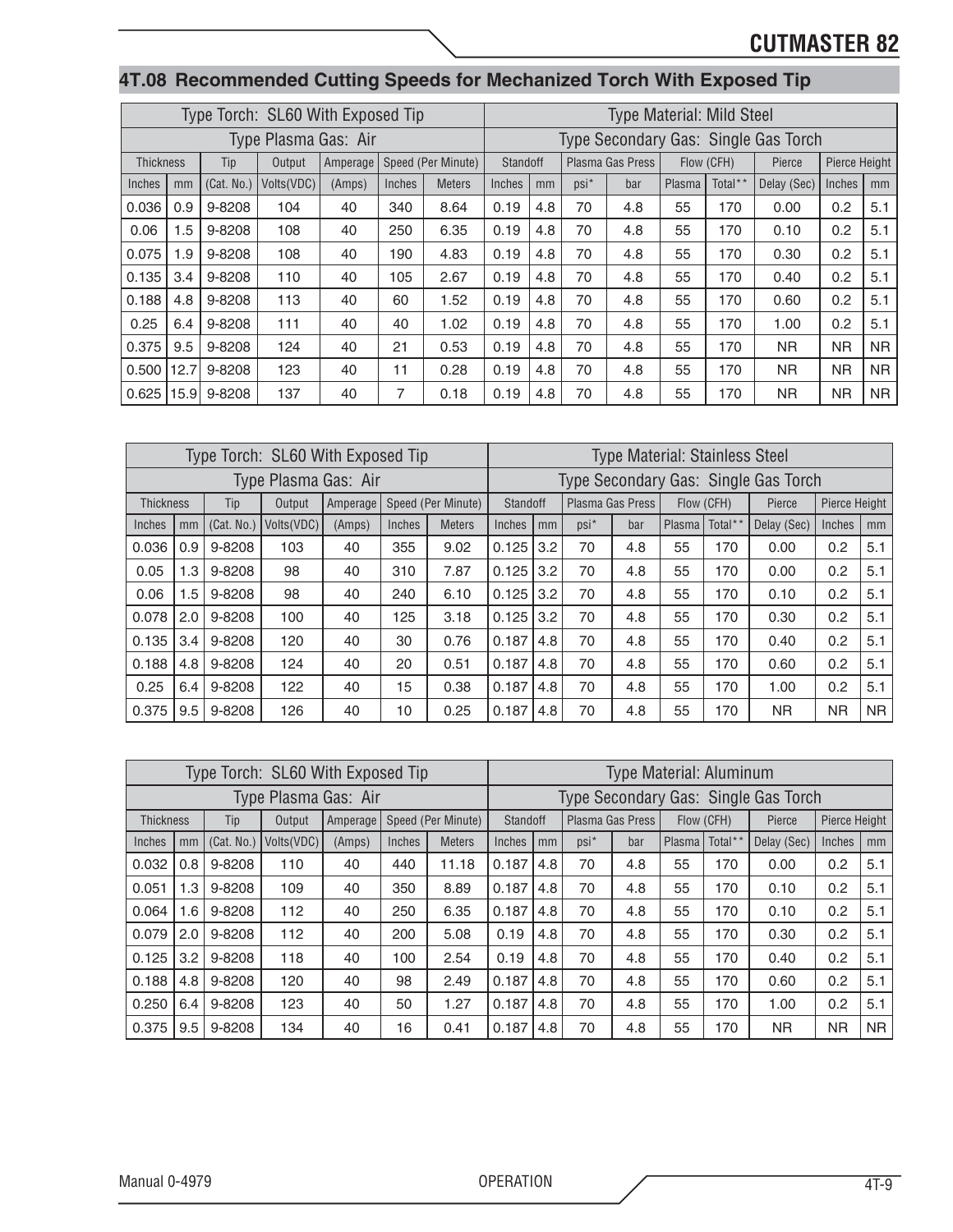|                  |      |            | Type Torch: SL60 With Exposed Tip |          |        |                    |          |     |         | <b>Type Material: Mild Steel</b> |        |            |                                      |               |           |
|------------------|------|------------|-----------------------------------|----------|--------|--------------------|----------|-----|---------|----------------------------------|--------|------------|--------------------------------------|---------------|-----------|
|                  |      |            | Type Plasma Gas: Air              |          |        |                    |          |     |         |                                  |        |            | Type Secondary Gas: Single Gas Torch |               |           |
| <b>Thickness</b> |      | Tip        | Output                            | Amperage |        | Speed (Per Minute) | Standoff |     |         | Plasma Gas Press                 |        | Flow (CFH) | Pierce                               | Pierce Height |           |
| Inches           | mm   | (Cat. No.) | Volts (VDC)                       | (Amps)   | Inches | <b>Meters</b>      | Inches   | mm  | $psi^*$ | bar                              | Plasma | Total**    | Delay (Sec)                          | Inches        | mm        |
| 0.060            | 1.5  | 9-8210     | 110                               | 60       | 290    | 7.37               | 0.19     | 4.8 | 75      | 5.2                              | 90     | 245        | 0.00                                 | 0.19          | 4.8       |
| 0.075            | 1.9  | $9 - 8210$ | 120                               | 60       | 285    | 7.24               | 0.19     | 4.8 | 75      | 5.2                              | 90     | 245        | 0.10                                 | 0.19          | 4.8       |
| 0.120            | 3.0  | 9-8210     | 120                               | 60       | 180    | 4.57               | 0.19     | 4.8 | 75      | 5.2                              | 90     | 245        | 0.10                                 | 0.19          | 4.8       |
| 0.135            | 3.4  | $9 - 8210$ | 119                               | 60       | 170    | 4.32               | 0.19     | 4.8 | 75      | 5.2                              | 90     | 245        | 0.10                                 | 0.19          | 4.8       |
| 0.188            | 4.8  | $9 - 8210$ | 121                               | 60       | 100    | 2.54               | 0.19     | 4.8 | 75      | 5.2                              | 90     | 245        | 0.20                                 | 0.19          | 4.8       |
| 0.250            | 6.4  | 9-8210     | 119                               | 60       | 80     | 2.03               | 0.19     | 4.8 | 75      | 5.2                              | 90     | 245        | 0.30                                 | 0.19          | 4.8       |
| 0.375            | 9.5  | $9 - 8210$ | 124                               | 60       | 50     | 1.27               | 0.19     | 4.8 | 75      | 5.2                              | 90     | 245        | 0.50                                 | 0.19          | 4.8       |
| 0.500            | 12.7 | $9 - 8210$ | 126                               | 60       | 26     | 0.66               | 0.19     | 4.8 | 75      | 5.2                              | 90     | 245        | 0.75                                 | 0.19          | 4.8       |
| 0.625            | 15.9 | 9-8210     | 127                               | 60       | 19     | 0.48               | 0.19     | 4.8 | 75      | 5.2                              | 90     | 245        | NR.                                  | NR.           | <b>NR</b> |
| 0.750            | 19.1 | 9-8210     | 134                               | 60       | 14     | 0.36               | 0.19     | 4.8 | 75      | 5.2                              | 90     | 245        | NR.                                  | <b>NR</b>     | <b>NR</b> |
| 1.000            | 25.4 | 9-8210     | 140                               | 60       | 6      | 0.15               | 0.19     | 4.8 | 75      | 5.2                              | 90     | 245        | <b>NR</b>                            | ΝR            | <b>NR</b> |

|                  |      |            | Type Torch: SL60 With Exposed Tip |          |        |                    |          |     |         | <b>Type Material: Stainless Steel</b> |        |            |                                      |               |     |
|------------------|------|------------|-----------------------------------|----------|--------|--------------------|----------|-----|---------|---------------------------------------|--------|------------|--------------------------------------|---------------|-----|
|                  |      |            | Type Plasma Gas: Air              |          |        |                    |          |     |         |                                       |        |            | Type Secondary Gas: Single Gas Torch |               |     |
| <b>Thickness</b> |      | Tip        | Output                            | Amperage |        | Speed (Per Minute) | Standoff |     |         | Plasma Gas Press                      |        | Flow (CFH) | Pierce                               | Pierce Height |     |
| Inches           | mm   | (Cat. No.) | Volts (VDC)                       | (Amps)   | Inches | <b>Meters</b>      | Inches   | mm  | $psi^*$ | bar                                   | Plasma | Total**    | Delay (Sec)                          | Inches        | mm  |
| 0.06             | 1.5  | 9-8210     | 119                               | 60       | 350    | 8.91               | 0.19     | 4.8 | 75      | 5.2                                   | 90     | 245        | 0.00                                 | 0.20          | 5.1 |
| 0.075            | 1.9  | 9-8210     | 116                               | 60       | 300    | 7.64               | 0.19     | 4.8 | 75      | 5.2                                   | 90     | 245        | 0.10                                 | 0.20          | 5.1 |
| 0.120            | 3.0  | 9-8210     | 123                               | 60       | 150    | 3.82               | 0.19     | 4.8 | 75      | 5.2                                   | 90     | 245        | 0.10                                 | 0.20          | 5.1 |
| 0.135            | 3.4  | 9-8210     | 118                               | 60       | 125    | 3.18               | 0.19     | 4.8 | 75      | 5.2                                   | 90     | 245        | 0.10                                 | 0.20          | 5.1 |
| 0.188            | 4.8  | 9-8210     | 122                               | 60       | 90     | 2.29               | 0.19     | 4.8 | 75      | 5.2                                   | 90     | 245        | 0.20                                 | 0.20          | 5.1 |
| 0.250            | 6.4  | 9-8210     | 120                               | 60       | 65     | 1.65               | 0.19     | 4.8 | 75      | 5.2                                   | 90     | 245        | 0.30                                 | 0.20          | 5.1 |
| 0.375            | 9.5  | 9-8210     | 130                               | 60       | 30     | 0.76               | 0.19     | 4.8 | 75      | 5.2                                   | 90     | 245        | 0.50                                 | 0.20          | 5.1 |
| 0.500            | 12.7 | 9-8210     | 132                               | 60       | 21     | 0.53               | 0.19     | 4.8 | 75      | 5.2                                   | 90     | 245        | 0.75                                 | 0.20          | 5.1 |
| 0.625            | 15.9 | 9-8210     | 130                               | 60       | 15     | 0.38               | 0.19     | 4.8 | 75      | 5.2                                   | 90     | 245        | NR.                                  | ΝR            | NR. |
| 0.750            | 19.1 | 9-8210     | 142                               | 60       | 12     | 0.31               | 0.25     | 6.4 | 75      | 5.2                                   | 90     | 245        | <b>NR</b>                            | ΝR            | ΝR  |

|                  |      |            | Type Torch: SL60 With Exposed Tip |          |        |                    |          |     |         | <b>Type Material: Aluminum</b> |        |            |                                      |               |           |
|------------------|------|------------|-----------------------------------|----------|--------|--------------------|----------|-----|---------|--------------------------------|--------|------------|--------------------------------------|---------------|-----------|
|                  |      |            | Type Plasma Gas: Air              |          |        |                    |          |     |         |                                |        |            | Type Secondary Gas: Single Gas Torch |               |           |
| <b>Thickness</b> |      | Tip        | Output                            | Amperage |        | Speed (Per Minute) | Standoff |     |         | Plasma Gas Press               |        | Flow (CFH) | Pierce                               | Pierce Height |           |
| Inches           | mm   | (Cat. No.) | Volts(VDC)                        | (Amps)   | Inches | <b>Meters</b>      | Inches   | mm  | $psi^*$ | bar                            | Plasma | Total**    | Delay (Sec)                          | Inches        | mm        |
| 0.060            | 1.5  | 9-8210     | 110                               | 60       | 440    | 11.18              | 0.25     | 6.4 | 75      | 5.2                            | 90     | 245        | 0.00                                 | 0.25          | 6.4       |
| 0.075            | 1.9  | 9-8210     | 110                               | 60       | 440    | 11.18              | 0.25     | 6.4 | 75      | 5.2                            | 90     | 245        | 0.10                                 | 0.25          | 6.4       |
| 0.120            | 3.0  | $9 - 8210$ | 116                               | 60       | 250    | 6.35               | 0.25     | 6.4 | 75      | 5.2                            | 90     | 245        | 0.10                                 | 0.25          | 6.4       |
| 0.188            | 3.4  | $9 - 8210$ | 116                               | 60       | 170    | 4.32               | 0.25     | 6.4 | 75      | 5.2                            | 90     | 245        | 0.20                                 | 0.25          | 6.4       |
| 0.250            | 6.4  | 9-8210     | 132                               | 60       | 85     | 2.16               | 0.25     | 6.4 | 75      | 5.2                            | 90     | 245        | 0.30                                 | 0.25          | 6.4       |
| 0.375            | 9.5  | 9-8210     | 140                               | 60       | 45     | 1.14               | 0.25     | 6.4 | 75      | 5.2                            | 90     | 245        | 0.50                                 | 0.25          | 6.4       |
| 0.500            | 12.7 | 9-8210     | 143                               | 60       | 30     | 0.76               | 0.25     | 6.4 | 75      | 5.2                            | 90     | 245        | 0.80                                 | 0.25          | 6.4       |
| 0.625            | 15.9 | 9-8210     | 145                               | 60       | 20     | 0.51               | 0.25     | 6.4 | 75      | 5.2                            | 90     | 245        | NR.                                  | NR.           | <b>NR</b> |
| 0.750            | 19.1 | $9 - 8210$ | 145                               | 60       | 18     | 0.46               | 0.25     | 6.4 | 75      | 5.2                            | 90     | 245        | <b>NR</b>                            | ΝR            | NR.       |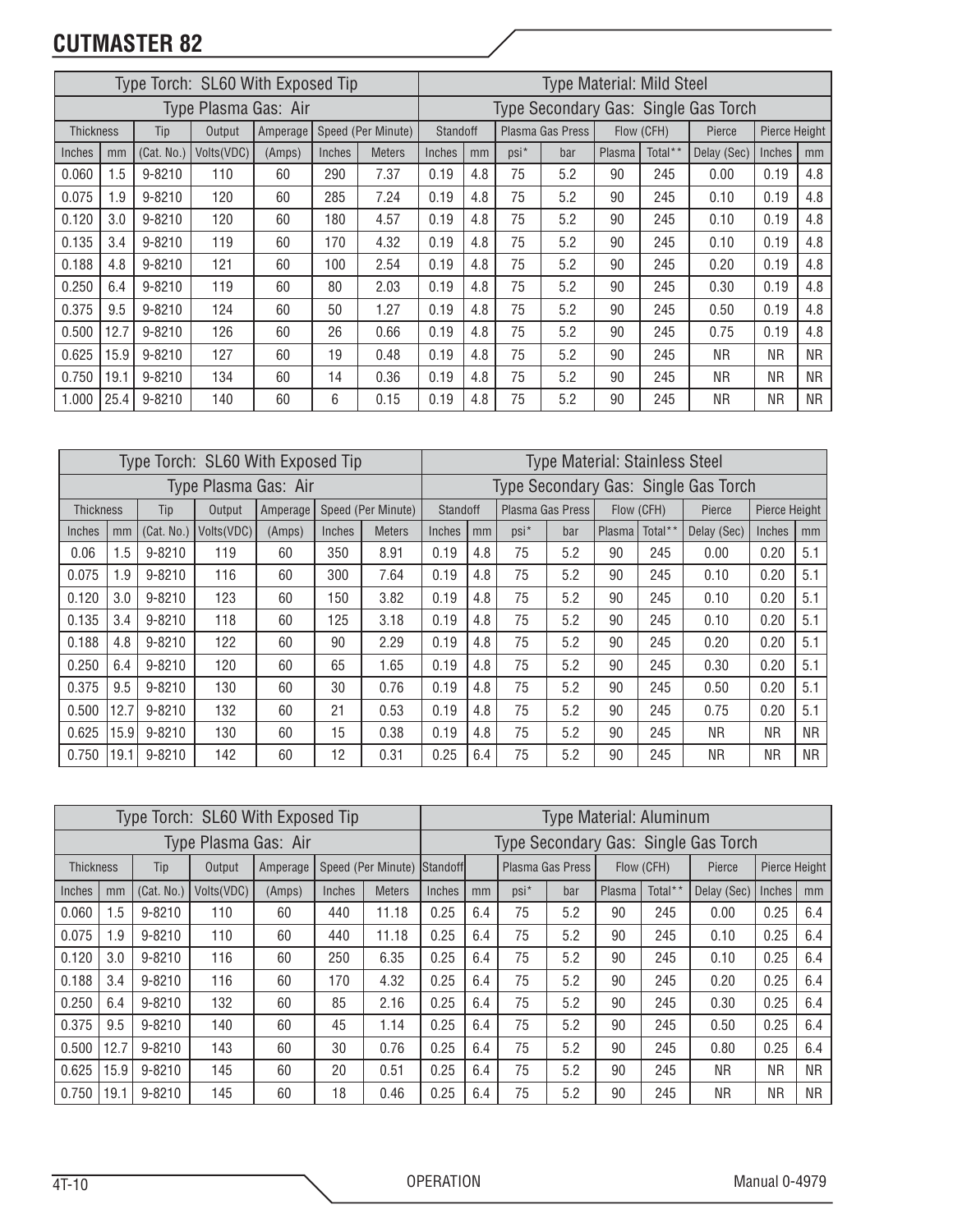|                  |      |            | Type Torch: SL60 With Exposed Tip |          |        |                    |                                                     |     | <b>Type Material: Mild Steel</b> |                  |            |            |                                      |               |           |
|------------------|------|------------|-----------------------------------|----------|--------|--------------------|-----------------------------------------------------|-----|----------------------------------|------------------|------------|------------|--------------------------------------|---------------|-----------|
|                  |      |            | Type Plasma Gas: Air              |          |        |                    |                                                     |     |                                  |                  |            |            | Type Secondary Gas: Single Gas Torch |               |           |
| <b>Thickness</b> |      | Tip        | Output                            | Amperage |        | Speed (Per Minute) | Standoff                                            |     |                                  | Plasma Gas Press |            | Flow (CFH) | Pierce                               | Pierce Height |           |
| Inches           | mm   | (Cat. No.) | Volts(VDC)                        | (Amps)   | Inches | <b>Meters</b>      | Inches                                              | mm  | psi*                             | bar              | Plasma     | Total**    | Delay (Sec)                          | Inches        | mm        |
| 0.060            | 1.5  | 9-8211     | 113                               | 80       | 320    | 8.13               | 0.19                                                | 4.8 | 70                               | 4.8              | 115        | 340        | 0.00                                 | 0.19          | 4.8       |
| 0.120            | 3.0  | 9-8211     | 113                               | 80       | 230    | 5.84               | 0.19                                                | 4.8 | 70                               | 4.8              | 115        | 340        | 0.10                                 | 0.19          | 4.8       |
| 0.135            | 3.4  | 9-8211     | 115                               | 80       | 180    | 4.57               | 0.19                                                | 4.8 | 70                               | 4.8              | 115        | 340        | 0.10                                 | 0.19          | 4.8       |
| 0.188            | 4.8  | 9-8211     | 114                               | 80       | 140    | 3.56               | 0.19                                                | 4.8 | 70                               | 4.8              | 115        | 340        | 0.20                                 | 0.19          | 4.8       |
| 0.250            | 6.4  | 9-8211     | 114                               | 80       | 100    | 2.54               | 0.19                                                | 4.8 | 70                               | 4.8              | 115        | 340        | 0.30                                 | 0.19          | 4.8       |
| 0.375            | 9.5  | 9-8211     | 117                               | 80       | 42     | 1.07               | 0.19                                                | 4.8 | 70                               | 4.8              | 115        | 340        | 0.40                                 | 0.19          | 4.8       |
| 0.500            | 12.7 | 9-8211     | 120                               | 80       | 33     | 0.84               | 0.19                                                | 4.8 | 70                               | 4.8              | 115        | 340        | 0.60                                 | 0.19          | 4.8       |
| 0.625            | 15.9 | 9-8211     | 133                               | 80       | 22     | 0.56               | 70<br>4.8<br>0.19<br>4.8<br>115<br>340<br>0.75      |     |                                  |                  |            |            |                                      | 0.19          | 4.8       |
| 0.750            | 19.1 | $9 - 8211$ | 128                               | 80       | 18     | 0.46               | 0.19<br>4.8<br>70<br>4.8<br>115<br>340<br><b>NR</b> |     |                                  |                  |            |            |                                      | <b>NR</b>     | <b>NR</b> |
| 0.875            | 22.2 | 9-8211     | 133                               | 80       | 10     | 0.25               | 0.19                                                | 4.8 | 70                               | 4.8              | 115        | 340        | <b>NR</b>                            | <b>NR</b>     | <b>NR</b> |
| 1.000            | 25.4 | 9-8211     | 132                               | 80       | 9      | 0.23               | 0.19                                                | 4.8 | 70                               | 4.8              | 115        | 340        | <b>NR</b>                            | <b>NR</b>     | <b>NR</b> |
|                  |      |            |                                   |          |        |                    |                                                     |     |                                  |                  |            |            |                                      |               |           |
|                  |      |            | Type Torch: SL60 With Exposed Tip |          |        |                    | Type Material: Stainless Steel                      |     |                                  |                  |            |            |                                      |               |           |
|                  |      |            | Type Plasma Gas: Air              |          |        |                    |                                                     |     |                                  |                  |            |            | Type Secondary Gas: Single Gas Torch |               |           |
| Thickness        |      | Tip        | Output                            | Amperage |        | Speed (Per Minute) | Standoff                                            |     |                                  | Plasma Gas Press | Flow (CFH) |            | Pierce                               | Pierce Height |           |
| Inches           | mm   | (Cat. No.) | Volts(VDC)                        | (Amps)   | Inches | <b>Meters</b>      | Inches                                              | mm  | $psi^*$                          | bar              | Plasma     | Total**    | Delay (Sec)                          | Inches        | mm        |
| 0.060            | 1.5  | 9-8211     | 120                               | 80       | 340    | 8.64               | 0.25                                                | 6.4 | 70                               | 4.8              | 115        | 340        | 0.00                                 | 0.25          | 6.4       |
| 0.120            | 3.0  | 9-8211     | 120                               | 80       | 300    | 7.62               | 0.25                                                | 6.4 | 70                               | 4.8              | 115        | 340        | 0.10                                 | 0.25          | 6.4       |
| 0.135            | 3.4  | 9-8211     | 120                               | 80       | 280    | 7.11               | 0.25                                                | 6.4 | 70                               | 4.8              | 115        | 340        | 0.10                                 | 0.25          | 6.4       |
| 0.188            | 4.8  | 9-8211     | 120                               | 80       | 140    | 3.56               | 0.25                                                | 6.4 | 70                               | 4.8              | 115        | 340        | 0.20                                 | 0.25          | 6.4       |
| 0.250            | 6.4  | 9-8211     | 120                               | 80       | 100    | 2.54               | 0.25                                                | 6.4 | 70                               | 4.8              | 115        | 340        | 0.30                                 | 0.25          | 6.4       |
| 0.375            | 9.5  | 9-8211     | 126                               | 80       | 50     | 1.27               | 0.25                                                | 6.4 | 70                               | 4.8              | 115        | 340        | 0.40                                 | 0.25          | 6.4       |
| 0.500            | 12.7 | 9-8211     | 129                               | 80       | 28     | 0.71               | 0.25                                                | 6.4 | 70                               | 4.8              | 115        | 340        | 0.80                                 | 0.25          | 6.4       |
| 0.625            | 15.9 | $9 - 8211$ | 135                               | 80       | 20     | 0.51               | 0.25                                                | 6.4 | 70                               | 4.8              | 115        | 340        | 1.00                                 | 0.25          | 6.4       |
| 0.750            | 19.1 | 9-8211     | 143                               | 80       | 10     | 0.25               | 0.25                                                | 6.4 | 70                               | 4.8              | 115        | 340        | <b>NR</b>                            | <b>NR</b>     | <b>NR</b> |
| 0.875            | 22.2 | 9-8211     | 143                               | 80       | 9      | 0.23               | 0.25                                                | 6.4 | 70                               | 4.8              | 115        | 340        | <b>NR</b>                            | <b>NR</b>     | <b>NR</b> |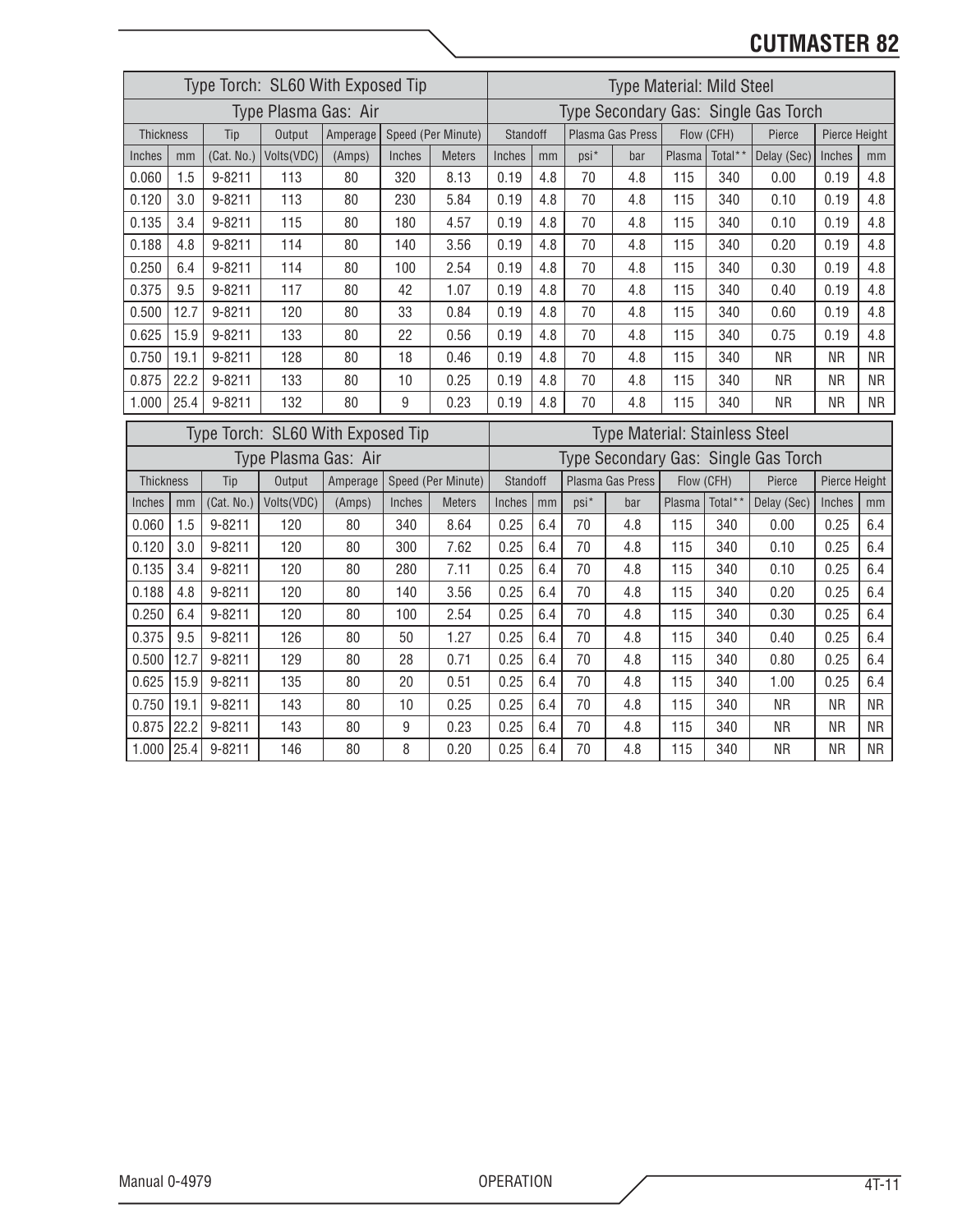|                  |      |            | Type Torch: SL60 with Exposed Tip |          |               |                    |               |     |         | <b>Type Material: Aluminum</b> |        |            |                                      |               |           |
|------------------|------|------------|-----------------------------------|----------|---------------|--------------------|---------------|-----|---------|--------------------------------|--------|------------|--------------------------------------|---------------|-----------|
|                  |      |            | Type Plasma Gas: Air              |          |               |                    |               |     |         |                                |        |            | Type Secondary Gas: Single Gas Torch |               |           |
| <b>Thickness</b> |      | Tip        | Output                            | Amperage |               | Speed (Per Minute) | Standoff      |     |         | Plasma Gas Press               |        | Flow (CFH) | Pierce                               | Pierce Height |           |
| Inches           | mm   | (Cat. No.) | Volts(VDC)                        | (Amps)   | <b>Inches</b> | <b>Meters</b>      | <b>Inches</b> | mm  | $psi^*$ | bar                            | Plasma | Total**    | Delay (Sec)                          | Inches        | mm        |
| 0.06             | 1.5  | 9-8211     | 120                               | 80       | 350           | 8.89               | 0.25          | 6.4 | 70      | 4.8                            | 115    | 340        | 0.00                                 | 0.25          | 6.4       |
| 0.12             | 3.0  | 9-8211     | 124                               | 80       | 300           | 7.62               | 0.25          | 6.4 | 70      | 4.8                            | 115    | 340        | 0.10                                 | 0.25          | 6.4       |
| 0.188            | 4.8  | 9-8211     | 124                               | 80       | 180           | 4.57               | 0.25          | 6.4 | 70      | 4.8                            | 115    | 340        | 0.20                                 | 0.25          | 6.4       |
| 0.250            | 6.4  | 9-8211     | 128                               | 80       | 110           | 2.79               | 0.25          | 6.4 | 70      | 4.8                            | 115    | 340        | 0.30                                 | 0.25          | 6.4       |
| 0.375            | 9.5  | 9-8211     | 136                               | 80       | 55            | 1.40               | 0.25          | 6.4 | 70      | 4.8                            | 115    | 340        | 0.40                                 | 0.25          | 6.4       |
| 0.500            | 12.7 | 9-8211     | 139                               | 80       | 38            | 0.97               | 0.25          | 6.4 | 70      | 4.8                            | 115    | 340        | 0.60                                 | 0.25          | 6.4       |
| 0.625            | 15.9 | $9 - 8211$ | 142                               | 80       | 26            | 0.66               | 0.25          | 6.4 | 70      | 4.8                            | 115    | 340        | 0.75                                 | 0.25          | 6.4       |
| 0.750            | 19.1 | $9 - 8211$ | 145                               | 80       | 24            | 0.61               | 0.25          | 6.4 | 70      | 4.8                            | 115    | 340        | NR.                                  | <b>NR</b>     | <b>NR</b> |
| 0.875            | 22.2 | $9 - 8211$ | 153                               | 80       | 10            | 0.25               | 0.25          | 6.4 | 70      | 4.8                            | 115    | 340        | <b>NR</b>                            | <b>NR</b>     | <b>NR</b> |
| 1.000            | 25.4 | $9 - 8211$ | 162                               | 80       | 6             | 0.15               | 0.25          | 6.4 | 70      | 4.8                            | 115    | 340        | <b>NR</b>                            | <b>NR</b>     | <b>NR</b> |

*NOTE*

\* Gas pressure shown is for torches with leads up to 25' / 7.6 m long. For 50' / 15.2 m leads, set gas pressure to 70 psi / 4.8 bar.

\*\* Total flow rate includes plasma and secondary gas flow.

#### **4T.09 Recommended Cutting Speeds for Mechanized Torch With Shielded Tip**

|           |      |            | Type Torch: SL60 With Shielded Tip |          |        |                    |                 |     |         | <b>Type Material: Mild Steel</b> |            |         |                                      |               |                |
|-----------|------|------------|------------------------------------|----------|--------|--------------------|-----------------|-----|---------|----------------------------------|------------|---------|--------------------------------------|---------------|----------------|
|           |      |            | Type Plasma Gas: Air               |          |        |                    |                 |     |         |                                  |            |         | Type Secondary Gas: Single Gas Torch |               |                |
| Thickness |      | Tip        | Output                             | Amperage |        | Speed (Per Minute) | <b>Standoff</b> |     |         | Plasma Gas Press                 | Flow (CFH) |         | Pierce                               | Pierce Height |                |
| Inches    | mm   | (Cat. No.) | Volts (VDC)                        | (Amps)   | Inches | <b>Meters</b>      | Inches          | mm  | $psi^*$ | bar                              | Plasma     | Total** | Delay (Sec)                          | Inches        | mm             |
| 0.036     | 0.9  | 9-8208     | 114                                | 40       | 170    | 4.32               | 0.19            | 4.8 | 70      | 4.8                              | 55         | 170     | 0.00                                 | 0.2           | 5.1            |
| 0.06      | 1.5  | 9-8208     | 120                                | 40       | 90     | 2.29               | 0.19            | 4.8 | 70      | 4.8                              | 55         | 170     | 0.10                                 | 0.2           | 5.1            |
| 0.075     | 1.9  | 9-8208     | 121                                | 40       | 80     | 2.03               | 0.19            | 4.8 | 70      | 4.8                              | 55         | 170     | 0.30                                 | 0.2           | 5.1            |
| 0.135     | 3.4  | 9-8208     | 122                                | 40       | 75     | 1.91               | 0.19            | 4.8 | 70      | 4.8                              | 55         | 170     | 0.40                                 | 0.2           | 5.1            |
| 0.188     | 4.8  | 9-8208     | 123                                | 40       | 30     | 0.76               | 0.19            | 4.8 | 70      | 4.8                              | 55         | 170     | 0.60                                 | 0.2           | 5.1            |
| 0.25      | 6.4  | 9-8208     | 125                                | 40       | 25     | 0.64               | 0.19            | 4.8 | 70      | 4.8                              | 55         | 170     | 1.00                                 | 0.2           | 5.1            |
| 0.375     | 9.5  | 9-8208     | 138                                | 40       | 11     | 0.28               | 0.19            | 4.8 | 70      | 4.8                              | 55         | 170     | N <sub>R</sub>                       | <b>NR</b>     | <b>NR</b>      |
| 0.500     | 12.7 | 9-8208     | 142                                | 40       | 7      | 0.18               | 0.19            | 4.8 | 70      | 4.8                              | 55         | 170     | NR.                                  | <b>NR</b>     | <b>NR</b>      |
| l 0.625 l | 15.9 | 9-8208     | 152                                | 40       | 3      | 0.08               | 0.19            | 4.8 | 70      | 4.8                              | 55         | 170     | <b>NR</b>                            | <b>NR</b>     | N <sub>R</sub> |

|                  |     |            | Type Torch: SL60 With Shielded Tip |          |        |                    |          |     |         | Type Material: Stainless Steel |                     |            |                                      |               |           |
|------------------|-----|------------|------------------------------------|----------|--------|--------------------|----------|-----|---------|--------------------------------|---------------------|------------|--------------------------------------|---------------|-----------|
|                  |     |            | Type Plasma Gas: Air               |          |        |                    |          |     |         |                                |                     |            | Type Secondary Gas: Single Gas Torch |               |           |
| <b>Thickness</b> |     | Tip        | Output                             | Amperage |        | Speed (Per Minute) | Standoff |     |         | Plasma Gas Press               |                     | Flow (CFH) | Pierce                               | Pierce Height |           |
| Inches           | mm  | (Cat. No.) | Volts (VDC)                        | (Amps)   | Inches | <b>Meters</b>      | Inches   | mm  | $psi^*$ | bar                            | Plasma <sup>1</sup> | Total**    | Delay (Sec)   Inches                 |               | mm        |
| 0.036            | 0.9 | 9-8208     | 109                                | 40       | 180    | 4.57               | 0.125    | 3.2 | 70      | 4.8                            | 55                  | 170        | 0.00                                 | 0.2           | 5.1       |
| 0.05             | 1.3 | 9-8208     | 105                                | 40       | 165    | 4.19               | 0.125    | 3.2 | 70      | 4.8                            | 55                  | 170        | 0.00                                 | 0.2           | 5.1       |
| 0.06             | 1.5 | 9-8208     | 115                                | 40       | 120    | 3.05               | 0.125    | 3.2 | 70      | 4.8                            | 55                  | 170        | 0.10                                 | 0.2           | 5.1       |
| 0.078            | 2.0 | 9-8208     | 120                                | 40       | 65     | 1.65               | 0.187    | 4.8 | 70      | 4.8                            | 55                  | 170        | 0.30                                 | 0.2           | 5.1       |
| 0.135            | 3.4 | 9-8208     | 125                                | 40       | 25     | 0.64               | 0.187    | 4.8 | 70      | 4.8                            | 55                  | 170        | 0.40                                 | 0.2           | 5.1       |
| 0.188            | 4.8 | 9-8208     | 132                                | 40       | 20     | 0.51               | 0.187    | 4.8 | 70      | 4.8                            | 55                  | 170        | 0.60                                 | 0.2           | 5.1       |
| 0.25             | 6.4 | 9-8208     | 130                                | 40       | 15     | 0.38               | 0.187    | 4.8 | 70      | 4.8                            | 55                  | 170        | 1.00                                 | 0.2           | 5.1       |
| 0.375            | 9.5 | 9-8208     | 130                                | 40       | 10     | 0.25               | 0.187    | 4.8 | 70      | 4.8                            | 55                  | 170        | ΝR                                   | <b>NR</b>     | <b>NR</b> |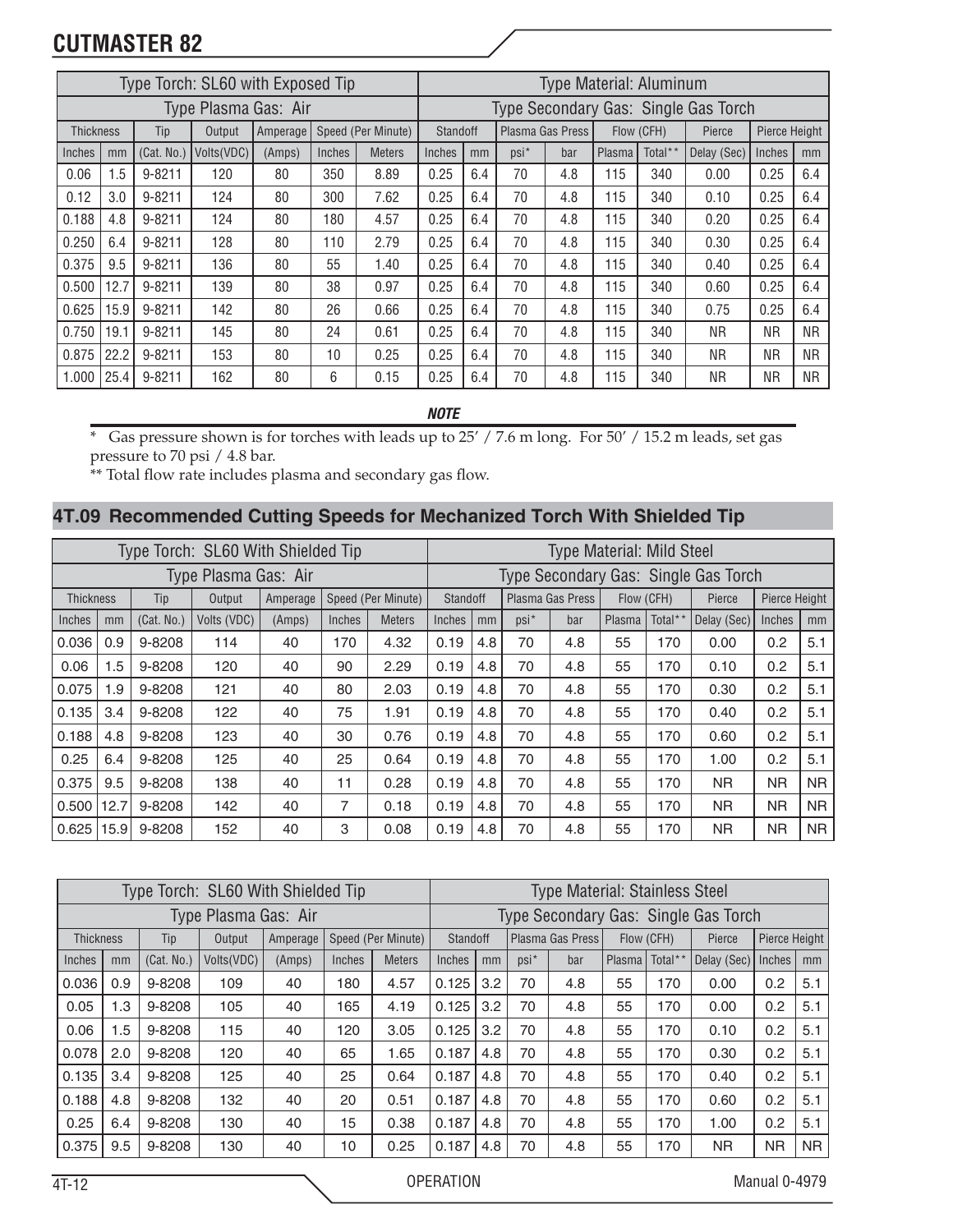|                  |     |            | Type Torch: SL60 With Shielded Tip |          |        |                    |          |     |         | <b>Type Material: Aluminum</b> |            |         |                                      |               |           |
|------------------|-----|------------|------------------------------------|----------|--------|--------------------|----------|-----|---------|--------------------------------|------------|---------|--------------------------------------|---------------|-----------|
|                  |     |            | Type Plasma Gas: Air               |          |        |                    |          |     |         |                                |            |         | Type Secondary Gas: Single Gas Torch |               |           |
| <b>Thickness</b> |     | Tip        | Output                             | Amperage |        | Speed (Per Minute) | Standoff |     |         | Plasma Gas Press               | Flow (CFH) |         | Pierce                               | Pierce Height |           |
| Inches           | mm  | (Cat. No.) | Volts(VDC)                         | (Amps)   | Inches | <b>Meters</b>      | Inches   | mm  | $psi^*$ | bar                            | Plasma     | Total** | Delay (Sec)                          | Inches        | mm        |
| 0.032            | 0.8 | 9-8208     | 116                                | 40       | 220    | 5.59               | 0.187    | 4.8 | 70      | 4.8                            | 55         | 170     | 0.00                                 | 0.2           | 5.1       |
| 0.051            | 1.3 | 9-8208     | 116                                | 40       | 210    | 5.33               | 0.187    | 4.8 | 70      | 4.8                            | 55         | 170     | 0.00                                 | 0.2           | 5.1       |
| 0.064            | 1.6 | 9-8208     | 118                                | 40       | 180    | 4.57               | 0.187    | 4.8 | 70      | 4.8                            | 55         | 170     | 0.10                                 | 0.2           | 5.1       |
| 0.079            | 2.0 | 9-8208     | 116                                | 40       | 150    | 3.81               | 0.19     | 4.8 | 70      | 4.8                            | 55         | 170     | 0.30                                 | 0.2           | 5.1       |
| 0.125            | 3.2 | 9-8208     | 130                                | 40       | 75     | 1.91               | 0.19     | 4.8 | 70      | 4.8                            | 55         | 170     | 0.40                                 | 0.2           | 5.1       |
| 0.188            | 4.8 | 9-8208     | 132                                | 40       | 60     | 1.52               | 0.187    | 4.8 | 70      | 4.8                            | 55         | 170     | 0.60                                 | 0.2           | 5.1       |
| 0.250            | 6.4 | 9-8208     | 134                                | 40       | 28     | 0.71               | 0.187    | 4.8 | 70      | 4.8                            | 55         | 170     | 1.00                                 | 0.2           | 5.1       |
| 0.375            | 9.5 | 9-8208     | 143                                | 40       | 11     | 0.28               | 0.187    | 4.8 | 70      | 4.8                            | 55         | 170     | <b>NR</b>                            | <b>NR</b>     | <b>NR</b> |

|                  |      |            | Type Torch: SL60 With Shielded Tip |          |        |                    |                 |     |         | <b>Type Material: Mild Steel</b> |        |            |                                      |               |           |
|------------------|------|------------|------------------------------------|----------|--------|--------------------|-----------------|-----|---------|----------------------------------|--------|------------|--------------------------------------|---------------|-----------|
|                  |      |            | Type Plasma Gas: Air               |          |        |                    |                 |     |         |                                  |        |            | Type Secondary Gas: Single Gas Torch |               |           |
| <b>Thickness</b> |      | Tip        | Output                             | Amperage |        | Speed (Per Minute) | <b>Standoff</b> |     |         | Plasma Gas Press                 |        | Flow (CFH) | Pierce                               | Pierce Height |           |
| Inches           | mm   | (Cat. No.) | Volts (VDC)                        | (Amps)   | Inches | <b>Meters</b>      | Inches          | mm  | $psi^*$ | bar                              | Plasma | Total**    | Delay (Sec)                          | Inches        | mm        |
| 0.060            | 1.5  | $9 - 8210$ | 124                                | 60       | 250    | 6.35               | 0.19            | 4.8 | 75      | 5.2                              | 90     | 245        | 0.00                                 | 0.2           | 5.1       |
| 0.075            | 1.9  | 9-8210     | 126                                | 60       | 237    | 6.02               | 0.19            | 4.8 | 75      | 5.2                              | 90     | 245        | 0.10                                 | 0.2           | 5.1       |
| 0.120            | 3.0  | 9-8210     | 126                                | 60       | 230    | 5.84               | 0.19            | 4.8 | 75      | 5.2                              | 90     | 245        | 0.10                                 | 0.2           | 5.1       |
| 0.135            | 3.4  | 9-8210     | 128                                | 60       | 142    | 3.61               | 0.19            | 4.8 | 75      | 5.2                              | 90     | 245        | 0.10                                 | 0.2           | 5.1       |
| 0.188            | 4.8  | 9-8210     | 128                                | 60       | 125    | 3.18               | 0.19            | 4.8 | 75      | 5.2                              | 90     | 245        | 0.20                                 | 0.2           | 5.1       |
| 0.250            | 6.4  | 9-8210     | 123                                | 60       | 80     | 2.03               | 0.19            | 4.8 | 75      | 5.2                              | 90     | 245        | 0.30                                 | 0.2           | 5.1       |
| 0.375            | 9.5  | 9-8210     | 132                                | 60       | 34     | 0.86               | 0.19            | 4.8 | 75      | 5.2                              | 90     | 245        | 0.50                                 | 0.2           | 5.1       |
| 0.500            | 12.7 | 9-8210     | 137                                | 60       | 23     | 0.58               | 0.19            | 4.8 | 75      | 5.2                              | 90     | 245        | 0.75                                 | 0.2           | 5.1       |
| 0.625            | 15.9 | 9-8210     | 139                                | 60       | 14     | 0.36               | 0.19            | 4.8 | 75      | 5.2                              | 90     | 245        | ΝR                                   | ΝR            | <b>NR</b> |
| 0.750            | 19.1 | 9-8210     | 145                                | 60       | 14     | 0.36               | 0.19            | 4.8 | 75      | 5.2                              | 90     | 245        | <b>NR</b>                            | ΝR            | <b>NR</b> |
| 1.000            | 25.4 | 9-8210     | 156                                | 60       | 4      | 0.10               | 0.19            | 4.8 | 75      | 5.2                              | 90     | 245        | ΝR                                   | ΝR            | NR.       |

| Type Torch: SL60 With Shielded Tip |                      |            |            |          |        |                    |        | <b>Type Material: Stainless Steel</b> |         |                    |                     |            |             |                      |           |  |
|------------------------------------|----------------------|------------|------------|----------|--------|--------------------|--------|---------------------------------------|---------|--------------------|---------------------|------------|-------------|----------------------|-----------|--|
|                                    | Type Plasma Gas: Air |            |            |          |        |                    |        | Type Secondary Gas: Single Gas Torch  |         |                    |                     |            |             |                      |           |  |
| <b>Thickness</b>                   |                      | Tip        | Output     | Amperage |        | Speed (Per Minute) |        | Standoff                              |         | Plasma Gas Press I |                     | Flow (CFH) | Pierce      | <b>Pierce Height</b> |           |  |
| Inches                             | mm                   | (Cat. No.) | Volts(VDC) | (Amps)   | Inches | <b>Meters</b>      | Inches | mm                                    | $psi^*$ | bar                | Plasma <sup> </sup> | Total**    | Delay (Sec) | Inches               | mm        |  |
| 0.06                               | 1.5                  | 9-8210     | 110        | 60       | 165    | 4.19               | 0.13   | 3.2                                   | 75      | 5.2                | 90                  | 245        | 0.00        | 0.20                 | 5.1       |  |
| 0.075                              | 1.9                  | 9-8210     | 116        | 60       | 155    | 3.94               | 0.13   | 3.2                                   | 75      | 5.2                | 90                  | 245        | 0.10        | 0.20                 | 5.1       |  |
| 0.120                              | 3.0                  | 9-8210     | 115        | 60       | 125    | 3.18               | 0.13   | 3.2                                   | 75      | 5.2                | 90                  | 245        | 0.10        | 0.20                 | 5.1       |  |
| 0.135                              | 3.4                  | 9-8210     | 118        | 60       | 80     | 2.03               | 0.13   | 3.2                                   | 75      | 5.2                | 90                  | 245        | 0.10        | 0.20                 | 5.1       |  |
| 0.188                              | 4.8                  | 9-8210     | 120        | 60       | 75     | 1.91               | 0.13   | 3.2                                   | 75      | 5.2                | 90                  | 245        | 0.20        | 0.20                 | 5.1       |  |
| 0.250                              | 6.4                  | 9-8210     | 121        | 60       | 60     | 1.52               | 0.13   | 3.2                                   | 75      | 5.2                | 90                  | 245        | 0.30        | 0.20                 | 5.1       |  |
| 0.375                              | 9.5                  | 9-8210     | 129        | 60       | 28     | 0.71               | 0.13   | 3.2                                   | 75      | 5.2                | 90                  | 245        | 0.50        | 0.20                 | 5.1       |  |
| 0.500                              | 12.7                 | 9-8210     | 135        | 60       | 17     | 0.43               | 0.19   | 4.8                                   | 75      | 5.2                | 90                  | 245        | 0.75        | 0.20                 | 5.1       |  |
| 0.625                              | 15.9                 | 9-8210     | 135        | 60       | 14     | 0.36               | 0.19   | 4.8                                   | 75      | 5.2                | 90                  | 245        | <b>NR</b>   | NR.                  | <b>NR</b> |  |
| 0.750                              | 19.1                 | 9-8210     | 142        | 60       | 10     | 0.25               | 0.19   | 4.8                                   | 75      | 5.2                | 90                  | 245        | <b>NR</b>   | <b>NR</b>            | <b>NR</b> |  |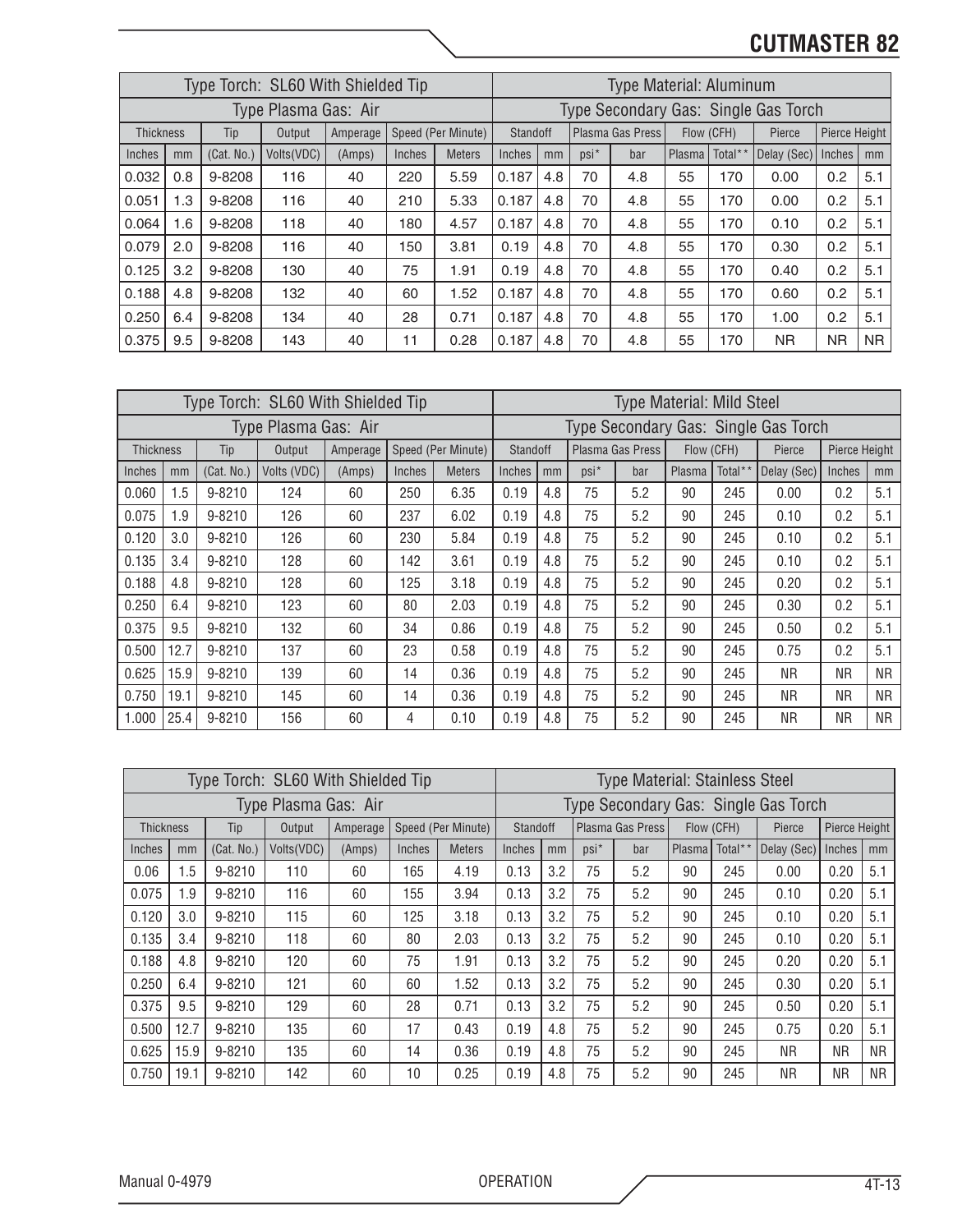| Type Torch: SL60 With Shielded Tip |      |            |            |          |        |                    |                                      | <b>Type Material: Aluminum</b> |                  |     |            |         |             |           |               |  |
|------------------------------------|------|------------|------------|----------|--------|--------------------|--------------------------------------|--------------------------------|------------------|-----|------------|---------|-------------|-----------|---------------|--|
| Type Plasma Gas: Air               |      |            |            |          |        |                    | Type Secondary Gas: Single Gas Torch |                                |                  |     |            |         |             |           |               |  |
| <b>Thickness</b>                   |      | Tip        | Output     | Amperage |        | Speed (Per Minute) | <b>Standoff</b>                      |                                | Plasma Gas Press |     | Flow (CFH) |         | Pierce      |           | Pierce Height |  |
| Inches                             | mm   | (Cat. No.) | Volts(VDC) | (Amps)   | Inches | <b>Meters</b>      | Inches                               | mm                             | $psi^*$          | bar | Plasma     | Total** | Delay (Sec) | Inches    | mm            |  |
| 0.060                              | 1.5  | $9 - 8210$ | 105        | 60       | 350    | 8.89               | 0.13                                 | 3.2                            | 75               | 5.2 | 90         | 245     | 0.00        | 0.20      | 5.1           |  |
| 0.075                              | 1.9  | 9-8210     | 110        | 60       | 350    | 8.89               | 0.13                                 | 3.2                            | 75               | 5.2 | 90         | 245     | 0.10        | 0.20      | 5.1           |  |
| 0.120                              | 3.0  | 9-8210     | 110        | 60       | 275    | 6.99               | 0.13                                 | 3.2                            | 75               | 5.2 | 90         | 245     | 0.10        | 0.20      | 5.1           |  |
| 0.188                              | 3.4  | $9 - 8210$ | 122        | 60       | 140    | 3.56               | 0.13                                 | 3.2                            | 75               | 5.2 | 90         | 245     | 0.20        | 0.20      | 5.1           |  |
| 0.250                              | 6.4  | $9 - 8210$ | 134        | 60       | 80     | 2.03               | 0.19                                 | 4.8                            | 75               | 5.2 | 90         | 245     | 0.30        | 0.20      | 5.1           |  |
| 0.375                              | 9.5  | 9-8210     | 140        | 60       | 45     | 1.14               | 0.19                                 | 4.8                            | 75               | 5.2 | 90         | 245     | 0.50        | 0.20      | 5.1           |  |
| 0.500                              | 12.7 | 9-8210     | 144        | 60       | 26     | 0.66               | 0.19                                 | 4.8                            | 75               | 5.2 | 90         | 245     | 0.80        | 0.20      | 5.1           |  |
| 0.625                              | 15.9 | 9-8210     | 145        | 60       | 19     | 0.48               | 0.19                                 | 4.8                            | 75               | 5.2 | 90         | 245     | <b>NR</b>   | <b>NR</b> | <b>NR</b>     |  |
| 0.750                              | 19.1 | 9-8210     | 150        | 60       | 15     | 0.38               | 0.19                                 | 4.8                            | 75               | 5.2 | 90         | 245     | ΝR          | <b>NR</b> | <b>NR</b>     |  |

| Type Torch: SL60 With Shielded Tip |                      |            |             |          |        |                    | <b>Type Material: Mild Steel</b> |                                      |         |                  |        |            |                         |           |           |  |
|------------------------------------|----------------------|------------|-------------|----------|--------|--------------------|----------------------------------|--------------------------------------|---------|------------------|--------|------------|-------------------------|-----------|-----------|--|
|                                    | Type Plasma Gas: Air |            |             |          |        |                    |                                  | Type Secondary Gas: Single Gas Torch |         |                  |        |            |                         |           |           |  |
| <b>Thickness</b>                   |                      | Tip        | Output      | Amperage |        | Speed (Per Minute) |                                  | <b>Standoff</b>                      |         | Plasma Gas Press |        | Flow (CFH) | Pierce Height<br>Pierce |           |           |  |
| Inches                             | mm                   | (Cat. No.) | Volts (VDC) | (Amps)   | Inches | <b>Meters</b>      | Inches                           | mm                                   | $psi^*$ | bar              | Plasma | Total**    | Delay (Sec)             | Inches    | mm        |  |
| 0.060                              | 1.5                  | $9 - 8211$ | 128         | 80       | 280    | 7.11               | 0.19                             | 4.8                                  | 70      | 4.8              | 115    | 340        | 0.00                    | 0.2       | 5.1       |  |
| 0.120                              | 3.0                  | $9 - 8211$ | 126         | 80       | 203    | 5.16               | 0.19                             | 4.8                                  | 70      | 4.8              | 115    | 340        | 0.10                    | 0.2       | 5.1       |  |
| 0.135                              | 3.4                  | $9 - 8211$ | 128         | 80       | 182    | 4.62               | 0.19                             | 4.8                                  | 70      | 4.8              | 115    | 340        | 0.10                    | 0.2       | 5.1       |  |
| 0.188                              | 4.8                  | 9-8211     | 128         | 80       | 137    | 3.48               | 0.19                             | 4.8                                  | 70      | 4.8              | 115    | 340        | 0.20                    | 0.2       | 5.1       |  |
| 0.250                              | 6.4                  | $9 - 8211$ | 131         | 80       | 100    | 2.54               | 0.19                             | 4.8                                  | 70      | 4.8              | 115    | 340        | 0.30                    | 0.2       | 5.1       |  |
| 0.375                              | 9.5                  | $9 - 8211$ | 134         | 80       | 40     | 1.02               | 0.19                             | 4.8                                  | 70      | 4.8              | 115    | 340        | 0.50                    | 0.2       | 5.1       |  |
| 0.500                              | 12.7                 | $9 - 8211$ | 136         | 80       | 36     | 0.91               | 0.19                             | 4.8                                  | 70      | 4.8              | 115    | 340        | 0.60                    | 0.2       | 5.1       |  |
| 0.625                              | 15.9                 | $9 - 8211$ | 145         | 80       | 21     | 0.53               | 0.19                             | 4.8                                  | 70      | 4.8              | 115    | 340        | 0.75                    | 0.2       | 5.1       |  |
| 0.750                              | 19.1                 | $9 - 8211$ | 144         | 80       | 14     | 0.36               | 0.19                             | 4.8                                  | 70      | 4.8              | 115    | 340        | NR.                     | NR.       | <b>NR</b> |  |
| 0.875                              | 22.2                 | $9 - 8211$ | 149         | 80       | 11     | 0.28               | 0.19                             | 4.8                                  | 70      | 4.8              | 115    | 340        | NR.                     | <b>NR</b> | <b>NR</b> |  |
| 1.000                              | 25.4                 | $9 - 8211$ | 162         | 80       | 8      | 0.20               | 0.19                             | 4.8                                  | 70      | 4.8              | 115    | 340        | <b>NR</b>               | <b>NR</b> | <b>NR</b> |  |